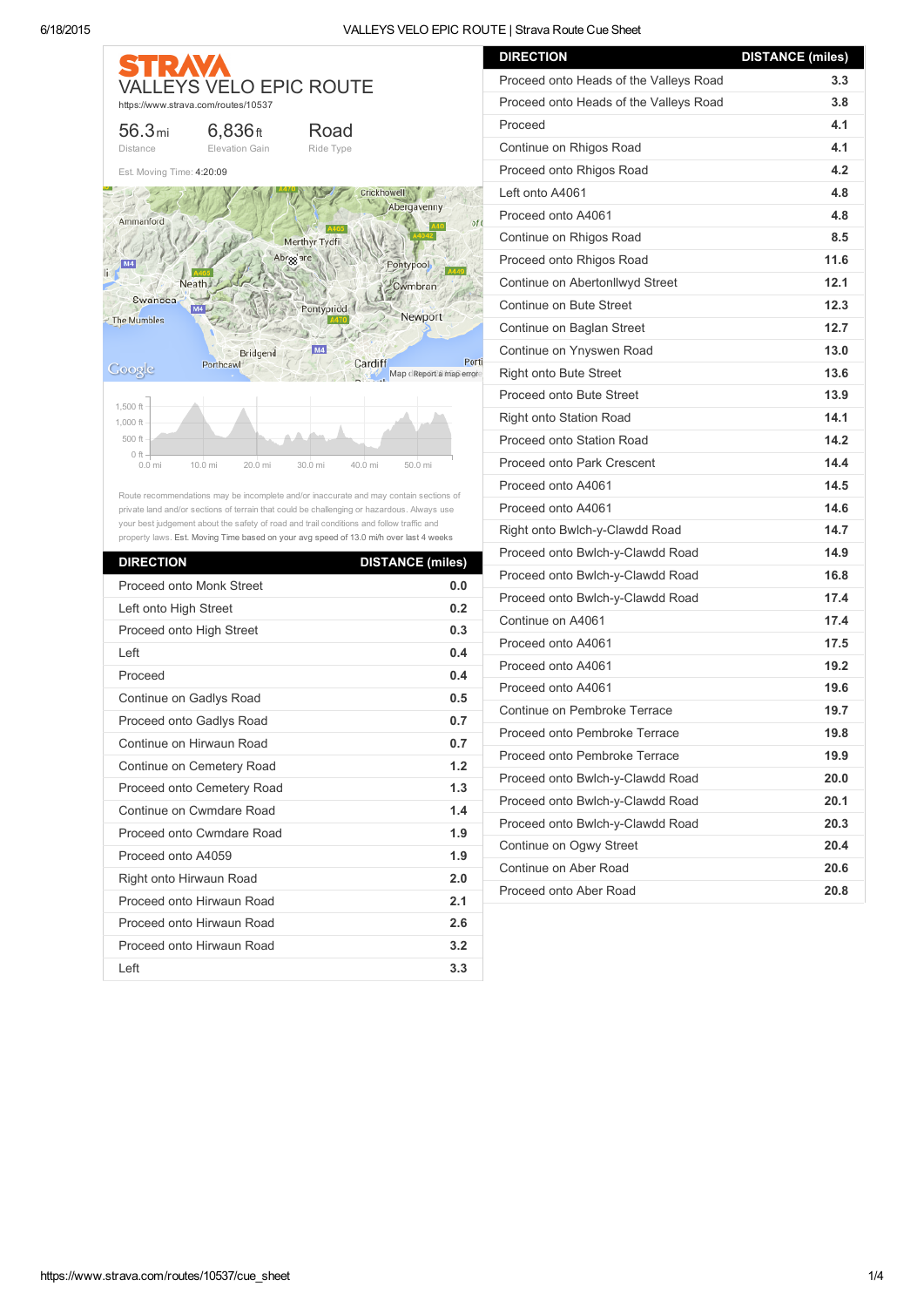## 6/18/2015 VALLEYS VELO EPIC ROUTE | Strava Route Cue Sheet

| <b>DIRECTION</b>              | <b>DISTANCE (miles)</b> | <b>DIRECTION</b>                 | <b>DISTANCE (miles)</b> |
|-------------------------------|-------------------------|----------------------------------|-------------------------|
| Proceed onto Aber Road        | 21.4                    | Proceed onto Penrhiwfer Road     | 31.0                    |
| Continue on Bethania Row      | 21.6                    | Proceed onto Penrhiwfer Road     | 31.0                    |
| Proceed onto Bethania Row     | 21.6                    | Right onto A4119                 | 31.0                    |
| Continue on High Street       | 21.7                    | Proceed onto A4119               | 31.0                    |
| Proceed onto High Street      | 21.9                    | Proceed onto A4119               | 31.1                    |
| Continue on Bridge Street     | 22.0                    | Proceed onto A4119               | 31.4                    |
| Continue on Cemetery Road     | 22.1                    | Proceed onto A4119               | 31.9                    |
| Proceed onto Cemetery Road    | 22.1                    | Proceed onto A4119               | 32.4                    |
| Proceed onto Cemetery Road    | 22.4                    | Proceed onto A4119               | 32.5                    |
| Proceed onto Cemetery Road    | 22.6                    | Proceed onto A4119               | 32.5                    |
| Proceed onto Cemetery Road    | 22.8                    | Proceed onto A4119               | 32.8                    |
| Continue on Heol Pant-yr-Awel | 23.3                    | Proceed onto Colliers Way        | 32.8                    |
| Continue on A4061             | 23.4                    | Proceed onto Colliers Way        | 33.1                    |
| Proceed onto A4061            | 23.9                    | Proceed onto A4119               | 33.3                    |
| Continue on Oak Ridge         | 24.0                    | Proceed onto A4119               | 33.4                    |
| Proceed onto Graig Terrace    | 24.2                    | Proceed onto Salem Terrace       | 33.5                    |
| Proceed onto Graig Terrace    | 24.5                    | Proceed onto Salem Terrace       | 33.6                    |
| Continue on A4093             | 24.7                    | Continue on Princess Louise Road | 33.7                    |
| Proceed onto A4093            | 25.4                    | Proceed onto Partridge Road      | 33.8                    |
| Proceed onto A4093            | 26.2                    | Proceed onto Partridge Road      | 33.9                    |
| Proceed onto A4093            | 27.1                    | Proceed onto Partridge Road      | 34.0                    |
| Proceed onto A4093            | 27.7                    | Continue on Tyntyla Road         | 34.1                    |
| Proceed onto A4093            | 28.1                    | Proceed onto Tyntyla Road        | 34.2                    |
| Continue                      | 28.4                    | Proceed onto Tyntyla Road        | 34.5                    |
| Proceed                       | 28.4                    | Proceed onto Penrhys Road        | 34.7                    |
| Left onto Gilfach Road        | 28.4                    | Proceed onto Penrhys Road        | 34.8                    |
| Proceed onto Gilfach Road     | 28.5                    | Proceed onto Penrhys Road        | 35.0                    |
| Proceed onto Gilfach Road     | 28.7                    | Proceed onto Penrhys Road        | 35.3                    |
| Proceed onto Gilfach Road     | 28.9                    | Proceed onto Penrhys Road        | 35.5                    |
| Proceed onto Gilfach Road     | 29.1                    | Left onto B4512                  | 35.6                    |
| Continue on B4278             | 29.2                    | Proceed onto B4512               | 35.6                    |
| Left onto Penrhiwfer Road     | 29.3                    | Proceed onto B4512               | 35.6                    |
| Proceed onto Penrhiwfer Road  | 29.4                    | Proceed onto Penrhys Road        | 35.6                    |
| Proceed onto Penrhiwfer Road  | 29.5                    | Proceed onto Penrhys Road        | 35.8                    |
| Proceed onto Penrhiwfer Road  | 30.4                    | Proceed onto Penrhys Road        | 36.0                    |
| Proceed onto Penrhiwfer Road  | 30.9                    | Proceed onto Penrhys Road        | 36.1                    |
| Proceed onto Penrhiwfer Road  | 31.0                    | Continue on East Road            | 36.2                    |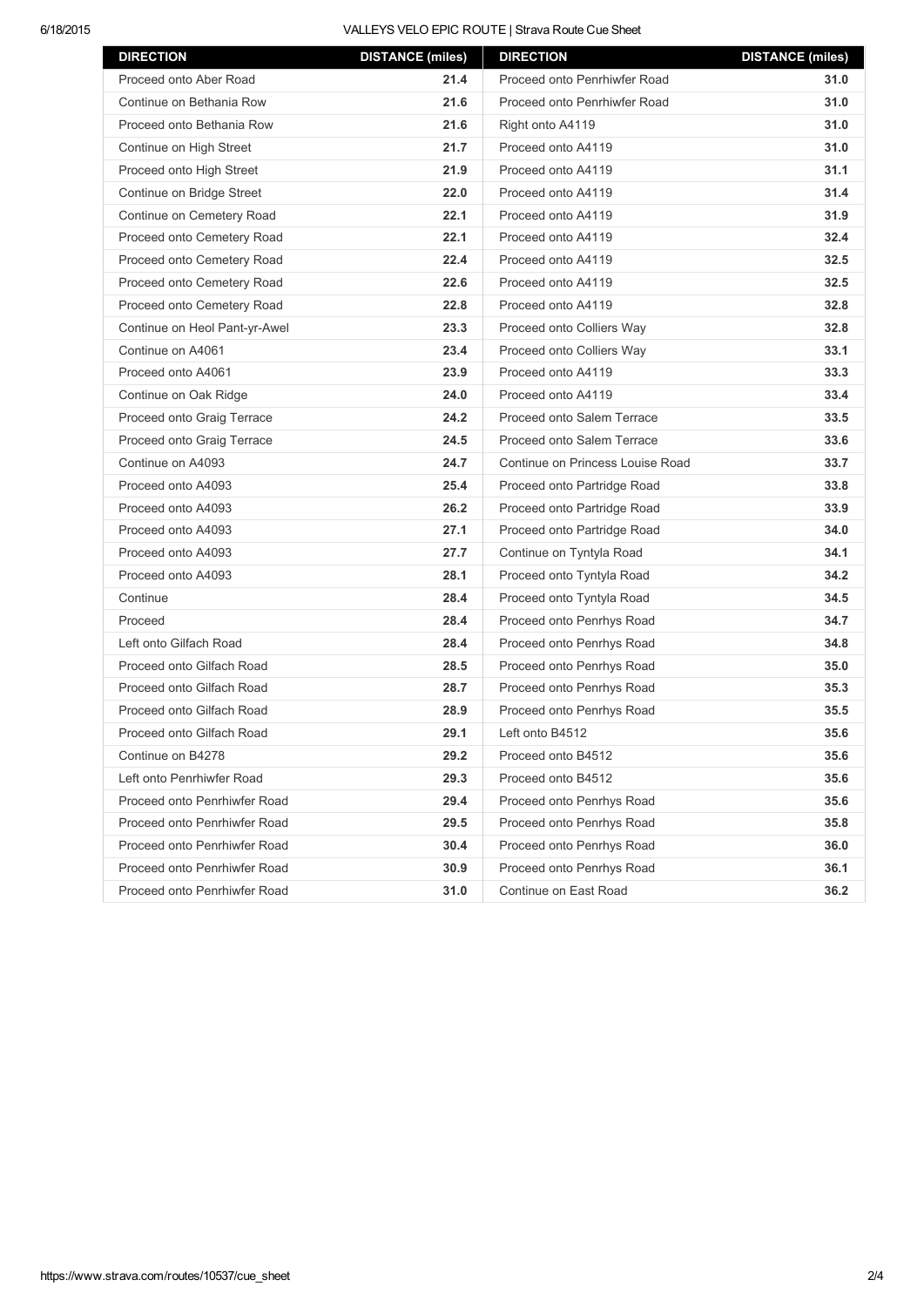## 6/18/2015 VALLEYS VELO EPIC ROUTE | Strava Route Cue Sheet

| <b>DIRECTION</b>                   | <b>DISTANCE (miles)</b> | <b>DIRECTION</b>                | <b>DISTANCE (miles)</b> |
|------------------------------------|-------------------------|---------------------------------|-------------------------|
| Proceed onto A4233                 | 36.2                    | Proceed onto Gelliwastad Grove  | 42.6                    |
| Proceed onto A4233                 | 36.3                    | Proceed onto Gelliwastad Grove  | 42.7                    |
| Proceed onto A4233                 | 36.3                    | <b>Right onto Thomas Street</b> | 42.7                    |
| Proceed onto Pleasant View         | 36.3                    | Proceed onto Graigwen Place     | 42.7                    |
| Proceed onto Pleasant View         | 36.4                    | Proceed onto Graigwen Road      | 42.8                    |
| Continue on Ferndale Road          | 36.4                    | Proceed onto Graigwen Road      | 42.9                    |
| Proceed onto Ferndale Road         | 36.5                    | Proceed onto Graigwen Road      | 43.1                    |
| Proceed onto A4233                 | 36.6                    | Proceed onto Graigwen Road      | 43.3                    |
| Proceed onto A4233                 | 36.6                    | Continue                        | 43.4                    |
| Proceed onto A4233                 | 36.6                    | Proceed                         | 43.5                    |
| Proceed onto A4233                 | 36.7                    | Proceed                         | 43.6                    |
| Proceed onto A4233                 | 36.7                    | Proceed                         | 43.8                    |
| Proceed onto A4233                 | 36.8                    | Proceed                         | 43.9                    |
| Proceed onto A4233                 | 36.8                    | Proceed                         | 44.0                    |
| Proceed onto A4233                 | 37.5                    | Proceed                         | 44.3                    |
| Proceed onto A4233                 | 38.0                    | Proceed                         | 47.1                    |
| Proceed onto A4233                 | 38.8                    | Proceed                         | 48.8                    |
| Proceed onto A4233                 | 39.1                    | Continue on Blaenllechau Road   | 49.4                    |
| Continue on A4225                  | 39.1                    | Proceed onto Commercial Street  | 49.6                    |
| Proceed onto A4225                 | 39.5                    | Continue on Station Road        | 49.7                    |
| Left onto Coedcae Road             | 39.8                    | Proceed onto Station Road       | 49.8                    |
| Continue on Llwyncelyn Road        | 40.0                    | Proceed onto Station Road       | 49.9                    |
| Left onto A4058                    | 40.1                    | Proceed onto Station Road       | 50.0                    |
| Proceed onto A4058                 | 40.4                    | Proceed onto Station Road       | 50.1                    |
| Continue on Gyfeillon Road         | 40.9                    | Right onto North Road           | 50.1                    |
| Proceed onto Gyfeillon Road        | 41.2                    | Proceed onto North Road         | 50.2                    |
| Continue on A4058                  | 41.5                    | Proceed onto North Road         | 50.3                    |
| Continue on Hopkinstown Road       | 41.5                    | Proceed onto North Road         | 50.4                    |
| Proceed onto Hopkinstown Road      | 41.9                    | Proceed onto The Parade         | 50.6                    |
| Continue on Rhondda Road           | 42.0                    | Proceed onto The Parade         | 50.8                    |
| Continue on A4058                  | 42.3                    | Continue on Ffaldau Terrace     | 50.9                    |
| Proceed                            | 42.3                    | Proceed onto Highfield          | 51.0                    |
| Proceed                            | 42.4                    | Continue on Excelsior Terrace   | 51.3                    |
| Continue on Sardis Road Roundabout | 42.4                    | Proceed onto Excelsior Terrace  | 51.3                    |
| Proceed onto Catherine Street      | 42.5                    | Continue on Glanville Terrace   | 51.4                    |
| Continue on Gelliwastad Road       | 42.5                    | Continue on Richard Street      | 51.5                    |
| Left onto Gelliwastad Grove        | 42.6                    | Proceed onto Richard Street     | 51.6                    |
|                                    |                         |                                 |                         |